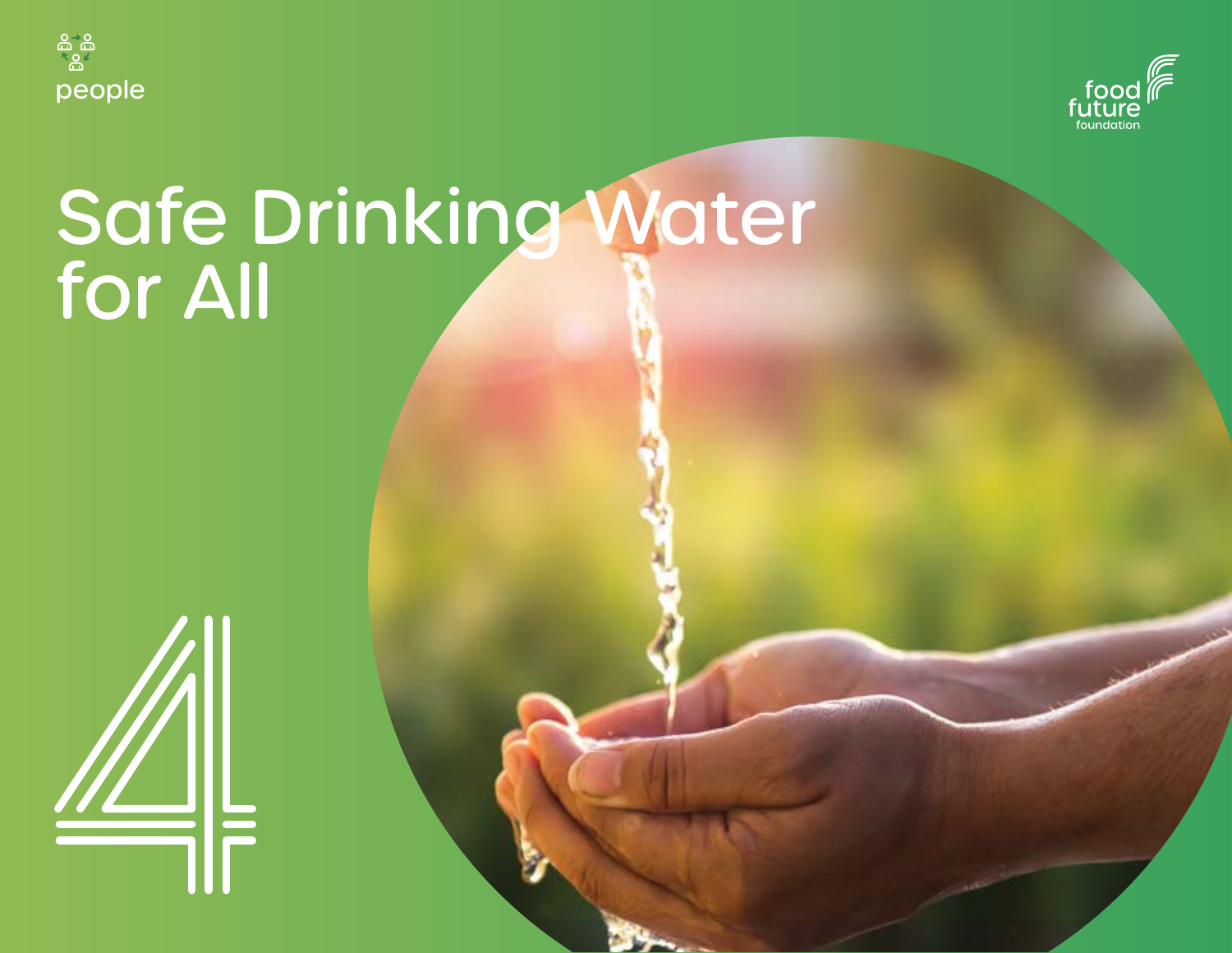



### ble Area

### safe drinking water programme on a very large scale  $\frac{1}{2}$  to clean and safe water to all.

he backbone of a healthy economy. erborne diseases have an economic  $\gamma$  US\$ 600 million a year in India as lion Indians are affected by .5 million children die of diarrhoea, days are lost. Waterborne diseases haths since 2017. The problem is t- and flood-prone areas, which ation's area in the past couple of

lopulation in India has access to g water. Government records show usable water in rural areas has ulation in 1980 To only 30% emical contamination of water, and arsenic, is present in 1.96 million de in India is affecting tens of millions tes. Equally worryingly is excess U Water Board (CGWB)'s monitoring rrence of contaminants such as e, Iron, and Heavy Metals beyond man consumption in isolated

#### 8 Facts on India's drinking water challenge



non- skeletal fluorosis

due to consumption of water containing high fluoride concentrations

\*Source: Fluorosis Research and Rural Development Foundation

ÄÃ ลลลล 俗合合合



\*Source: Ministry of Drinking & Sanitation (MDWS) Report

Arsenic is the other big killer putting at risk nearly

 $~10$  Mn people

\*Source: World Bank Report

years.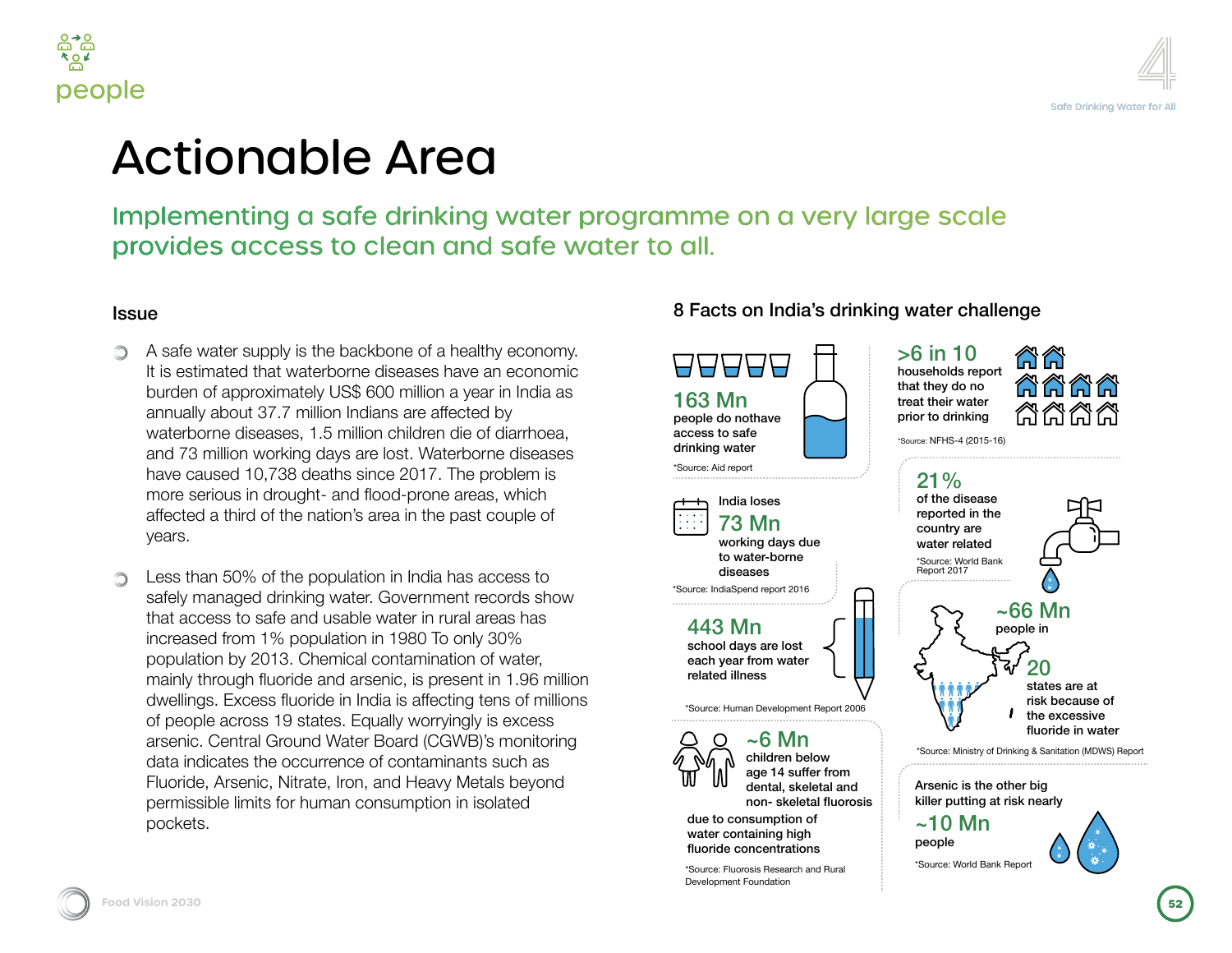



- Moreover, two-thirds of India's 718 districts are affected by extreme water depletion. The fast rate of groundwater depletion is a major challenge. India is known as the world's highest user of groundwater sources due to the proliferation of drilling over the past few decades. Groundwater from over 30 million access points supplies 85 per cent of drinking water in rural areas and 48 per cent of water requirements in urban areas.
- Rampant pollution, dumping of sewage waste, and abuse of  $\circledcirc$ the rivers have led to large sections of important rivers becoming unfit for use. The rivers (surface drinking water sources) are found to be contaminated with heavy metals such as lead, arsenic, copper, cadmium, mercury, and nickel that are toxic and carcinogenic beyond standards. Pit latrines may cause possible contamination of groundwater with pathogens and nitrate. The current lack of planning for water safety and security is a major concern.
- Water being a State subject, initiatives on water ∩ management, including taking corrective action related to groundwater quality in the country, are primarily the states' responsibility.
- Unfortunately, millions of Indians are not equipped with ∩ facilities to test whether the water they consume and use is safe enough or not.
- Often women and children are burdened with the O. responsibility of bringing water from the source to the home. This results in a fall in school attendance as children are made to spend hours collecting water. School drop rate is increased by 22% in drought-affected states. Close to 54 per cent of rural women – and some adolescent girls spend an estimated 35 minutes getting water every day, equivalent to the loss of 27 days' wages over a year.

The scale of need in India is immense, making India the concentrated centre of the global water and sanitation crisis.

∩ Use of untreated wastewater or poor quality water in agriculture, which is a common practice, can aggravate health risks and deteriorate soil health. The challenge is to identify the reuse options for agriculture and other sectors with proper utilisation of its nutrients. Wastewater is an important resource that requires appropriate treatment for its safe utilisation.

## Status

#### Government Initiatives

In 2019, the Ministry of Drinking Water and Sanitation  $\circledcirc$ (MDWS) mandate became one of two pillars under a new ministry named Jal Shakti (meaning "power of water"). The Swajal programme empowers communities to plan, design, implement and monitor single village drinking water supply schemes and organise community ownership for operation and maintenance. Focus areas are conservation and rainwater harvesting, renovation of traditional and other water bodies/tanks, reuse and recharge water structures, watershed development, and intensive afforestation. This programme has helped prioritise integrated water safety planning, behaviour change and community participation in most deprived aspirational districts, and Water Quality Monitoring (WQM). This has contributed to 18.6 million people gaining access to safe drinking water.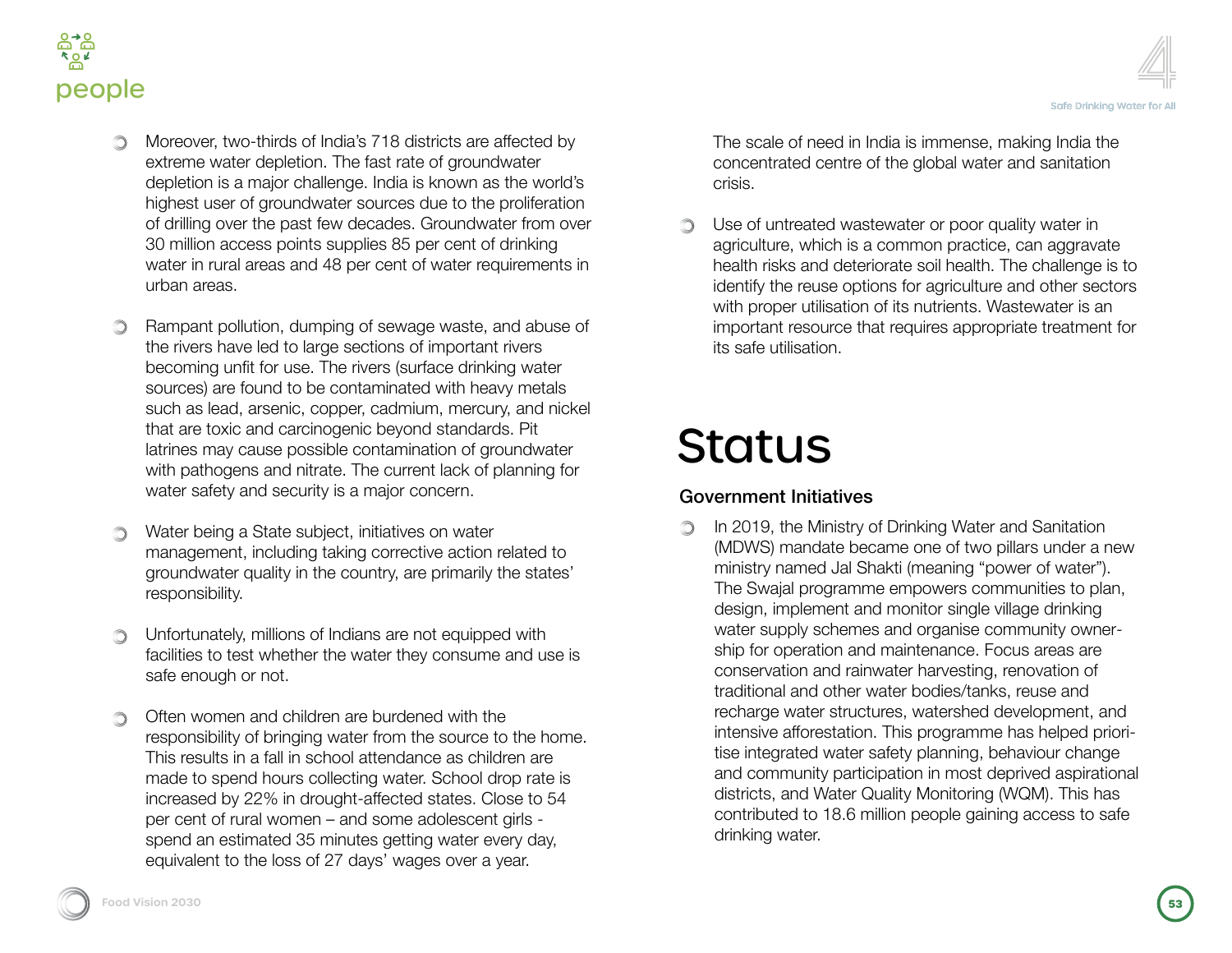

- The Ministry of Drinking Water and Sanitation is also working on policy planning, funding, and coordination of the program known as, National Rural Drinking Water Programme (NRDWP), which aims at assisting states in providing adequate and safe drinking water to the rural population in the country. In 2018-19, the scheme was allocated Rs 7,000 crore, accounting for 31% of the Ministry's finances.
- Every rural household must be provided with piped potable  $\bigcirc$ water by 2024 under the Jal Jeevan Mission.
- In all, 7.56 Crore rural households across the country have ∩ been provided with tap water supply since the start of the mission.
- In habitations adversely affected by Arsenic/ Fluoride contamination, States are advised to plan and install Community Water Purification Plant (CWPP) on priority, as an interim measure to provide 8-10 LPCD (litres per capita per day) potable water for cooking and drinking purposes. To involve and empower the community at the grass-roots level for monitoring the quality of water in their respective habitations, Field Testing Kits (FTKs) are being distributed, and five women from every village are being trained for using these kits. This will facilitate early detection and identification of water-borne risks. So far, 4.7 Lakh women in 1.25 Lakh villages have been trained for water testing.
- Central Pollution Control Board (CPCB), in association with  $\bigcirc$ State Pollution Control Boards/Pollution Control Committees (SPCBs/PCCs), is implementing the provisions of The Water (Prevention & Control) Act, 1974 & The Environment

(Protection) Act, 1986 to prevent and control pollution. The Act does not define the level of wholesomeness to be maintained or restored in different water bodies of the country. The Central Pollution Control Board (CPCB) has tried to define the wholesomeness in terms of protection of human uses, and thus, taken human uses of water as base for identification of water quality objectives for different water bodies in the country.

#### its safety in the state utility safety of the private sector initiative private sector initiative

- **Inderstanding the drivers and key risks for the private** sector is critical in their engagement in owning, operating, and managing safe water supply through Small Water Enterprises(SWE). The general idea is to attract private sector investment for small water enterprises in the country as complementary safe drinking water solutions to piped water. In addition, public-private partnerships can play a major role in providing safe drinking water to water-stressed or quality-affected communities.
- The Industry has been found to accord high priority on self-regulation through the implementation of voluntary Food Safety Management system standards like ISO 22000 and GFSI benchmark schemes which make it mandatory to use safe potable water in cleaning & sanitation of food items and food contact surfaces and production processes thus requiring industries to set up water treatment facilities towards adequate access to potable water wherever required.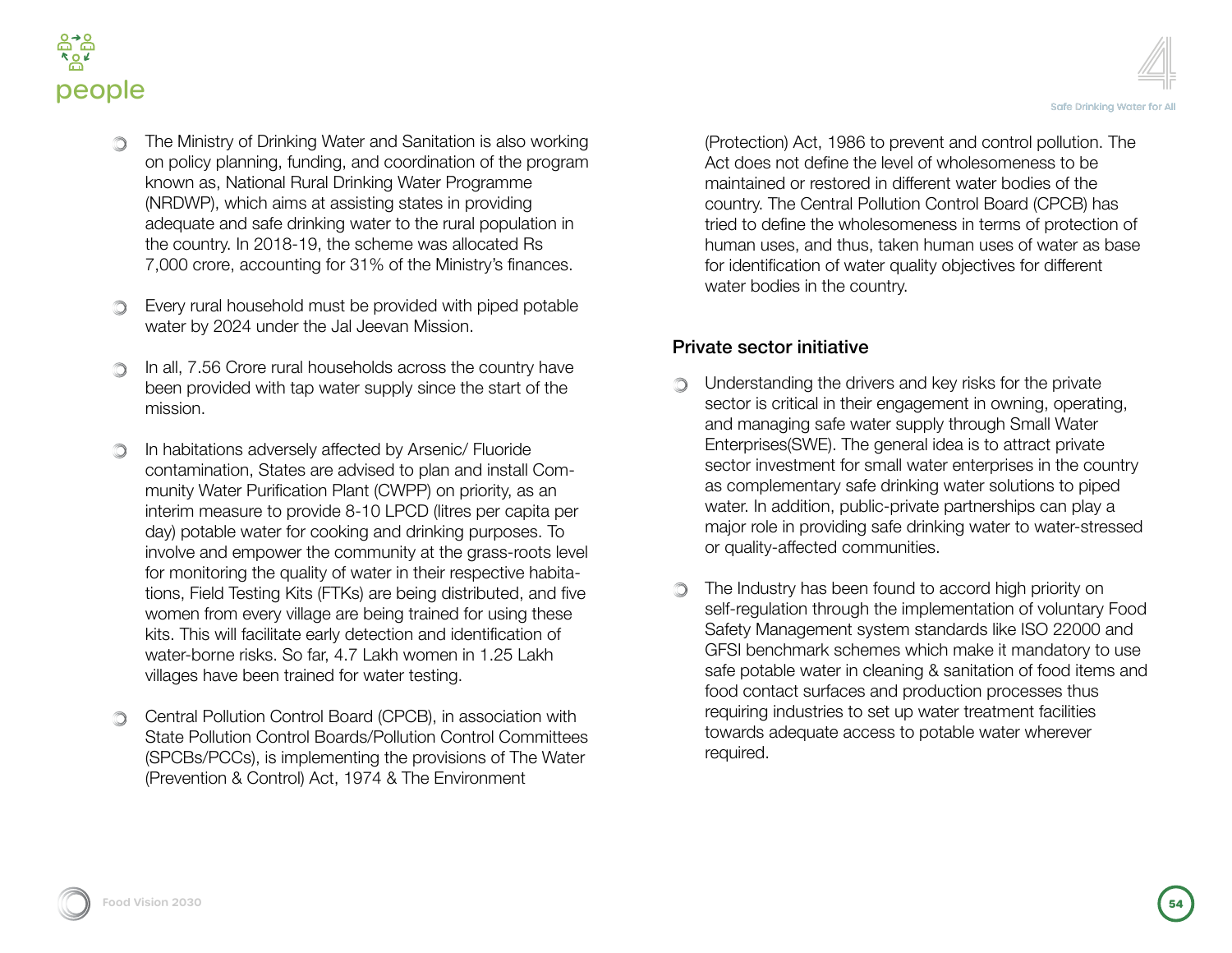



### Vision 2030

- Aim to achieve equitable access to safe and affordable drinking water for all.
- Reduce the loss of 73 million working days to below 25 million working days by 2030
- Reduce the death by diarrhoea of children below five years to below three lakhs by 2030
- Achieve more than 90% treatment of wastewater and substantially increasing recycling and safe reuse to improve water quality.
- Reduce pollution, eliminate dumping and arrest release of hazardous chemicals and materials in water bodies.
- Aim to substantially increase water-use efficiency across all sectors and ensure sustainable withdrawals and supply of freshwater to address water scarcity and substantially reduce the number of people suffering from water scarcity.
- Reduce extreme water depleted districts from the current 478 to less than 100.

#### Tap connections in rural india

Assam & west bengal villages have low rural household tap water access

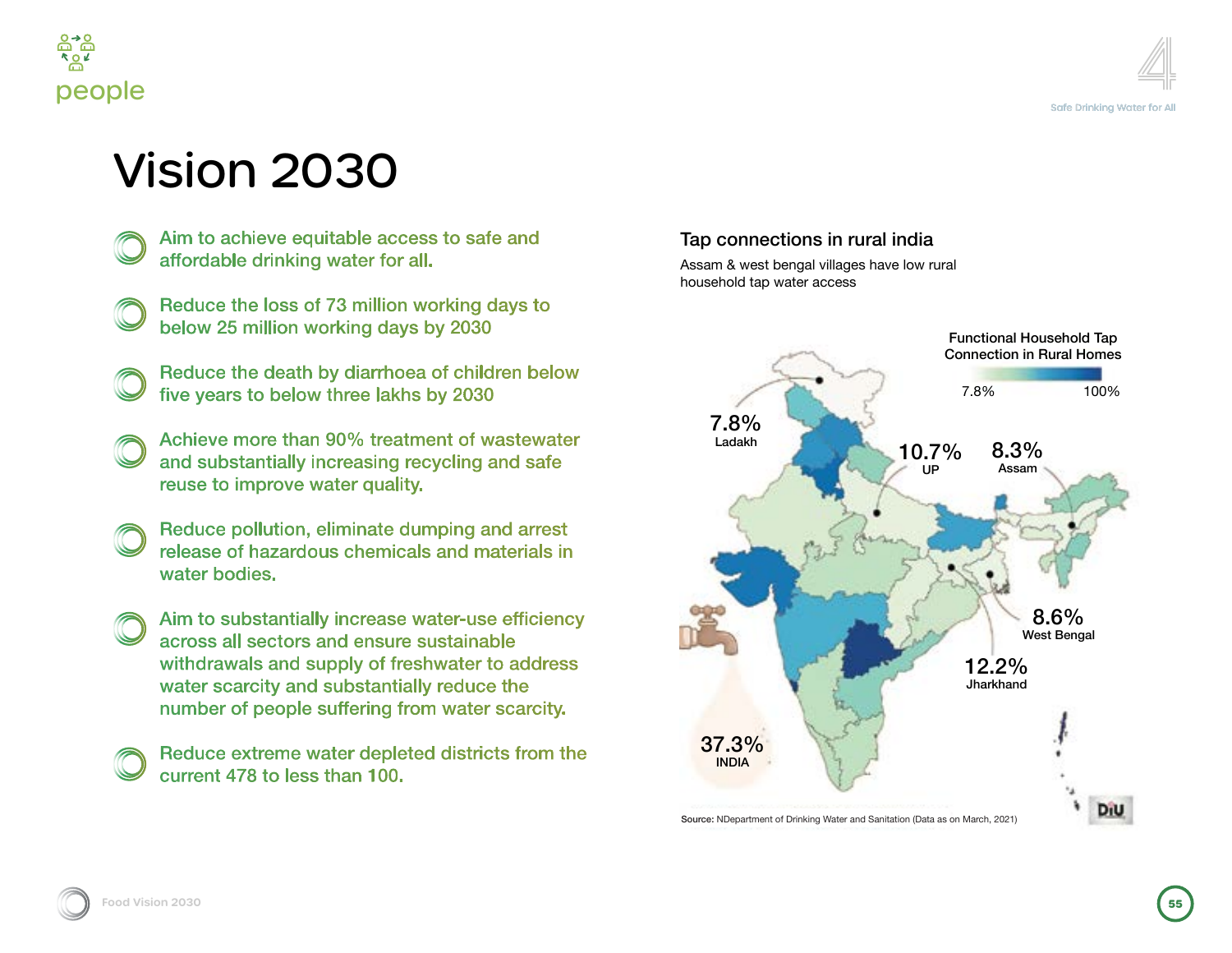

### Pathways



Expand public-private partnerships and co-operation as well as capacity-building support in water- and sanitation-related activities and programmes.

Support and strengthen the participation of local communities in data generation, monitoring, and continued surveillance, conservation.

Improve the efficiency of the urban and rural water supply system and the development of block and district level water conservation plans.

Promote mandatory water audits for drinking water purposes by all states.

Install more Community Water Purification Plant (CWPP) in areas that are adversely affected by Arsenic/ Fluoride contamination.



Substantially increase the number of accredited water quality testing laboratories in India.

Renovation and cleanliness of traditional and other water bodies/tanks are necessary to improve potable water quality.

Provide guidelines/standards to farmers prescribing the permissible limits of physical, chemical, biological parameters in water for potable and irrigation use, judicious use of approved pesticides and fertilisers.

Promote and Setting up desalination plants along with the coastal areas.

Empower local people and enable them to save water for usage and promote locally owned and managed to drinking water security plans which are simple and can be used, monitored, and managed by people and local governments.